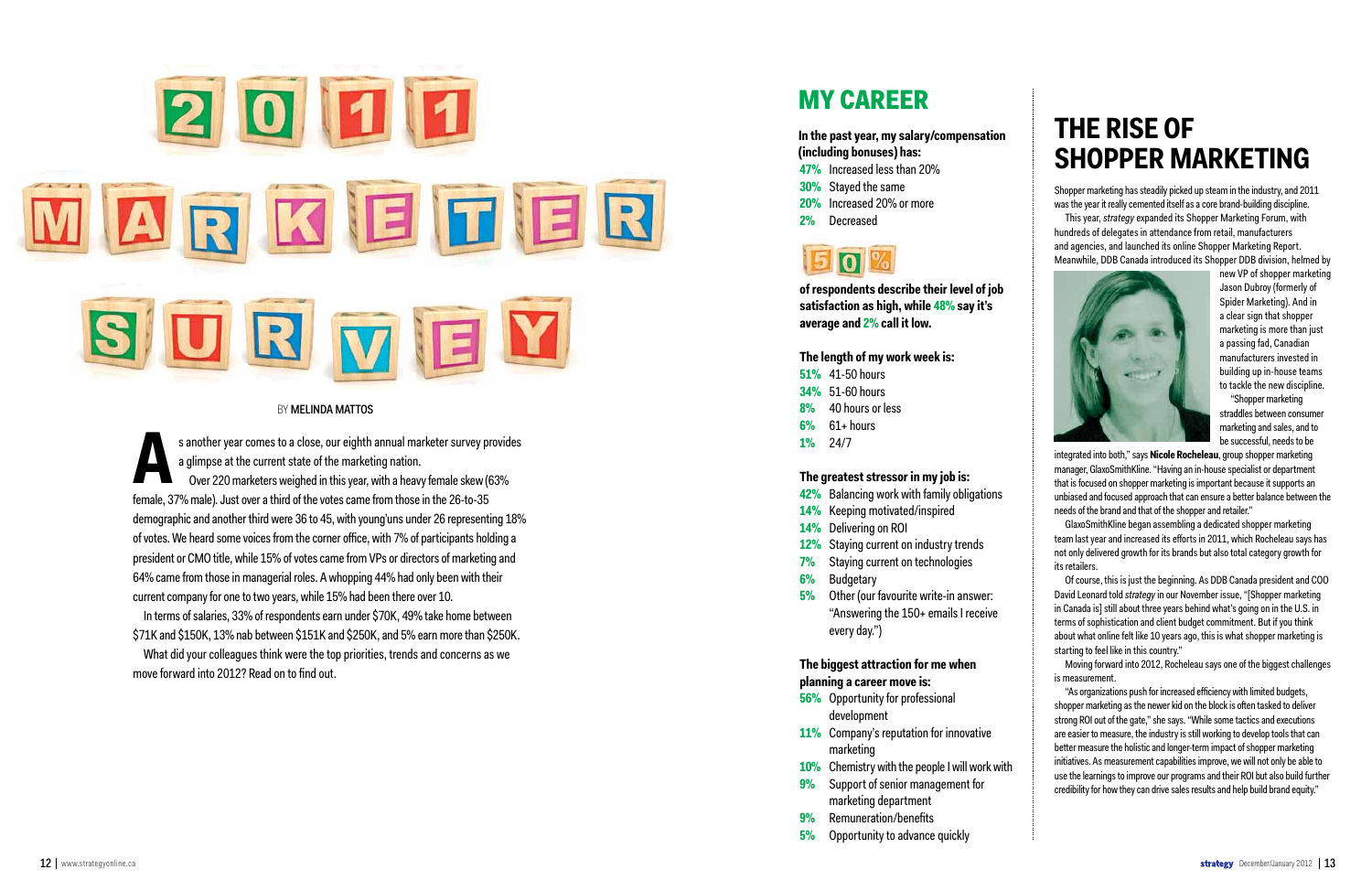### **In the immediate future, to reach the consumer, the priority for my brand development will be:**



## My brand My agencies

**Other than your creative agency, which agency partner's support is increasingly important to your brand?**

| <b>30%</b>             | Media            |
|------------------------|------------------|
| $21\%$                 | Digital          |
| 8%                     | Research         |
| 8%                     | Social media     |
| 8%                     | PR               |
| <b>7%</b>              | Promotional      |
|                        | 6% Retail        |
| 5%                     | Design           |
| $4\%$                  | Direct marketing |
|                        |                  |
| Last year's top three: |                  |
|                        | 27% Digital      |
|                        | 22% Media        |

#### **In the past 12 months my marketing budget has:**

- **36%** Stayed the same
- **18%** Increased by 6-10%
- **15%** Increased by over 10%
- **14%** Increased by 1-5%
- **8%** Decreased by 1-5%
- **6%** Decreased by over 10%
- **4%** Decreased by 6-10%



**11%** Retail

**say that their marketing department has grown over the past year, while 39% say it remained the same and 8% say it shrunk.** 

## *Reidin Goode, Director of Marketing, Mattel Canada*

Congratulations on being chosen as one of Strategy Magazine's Marketers of the Year!

GCI Group salutes you and wishes you continued success. We look forward to more exciting collaborations!

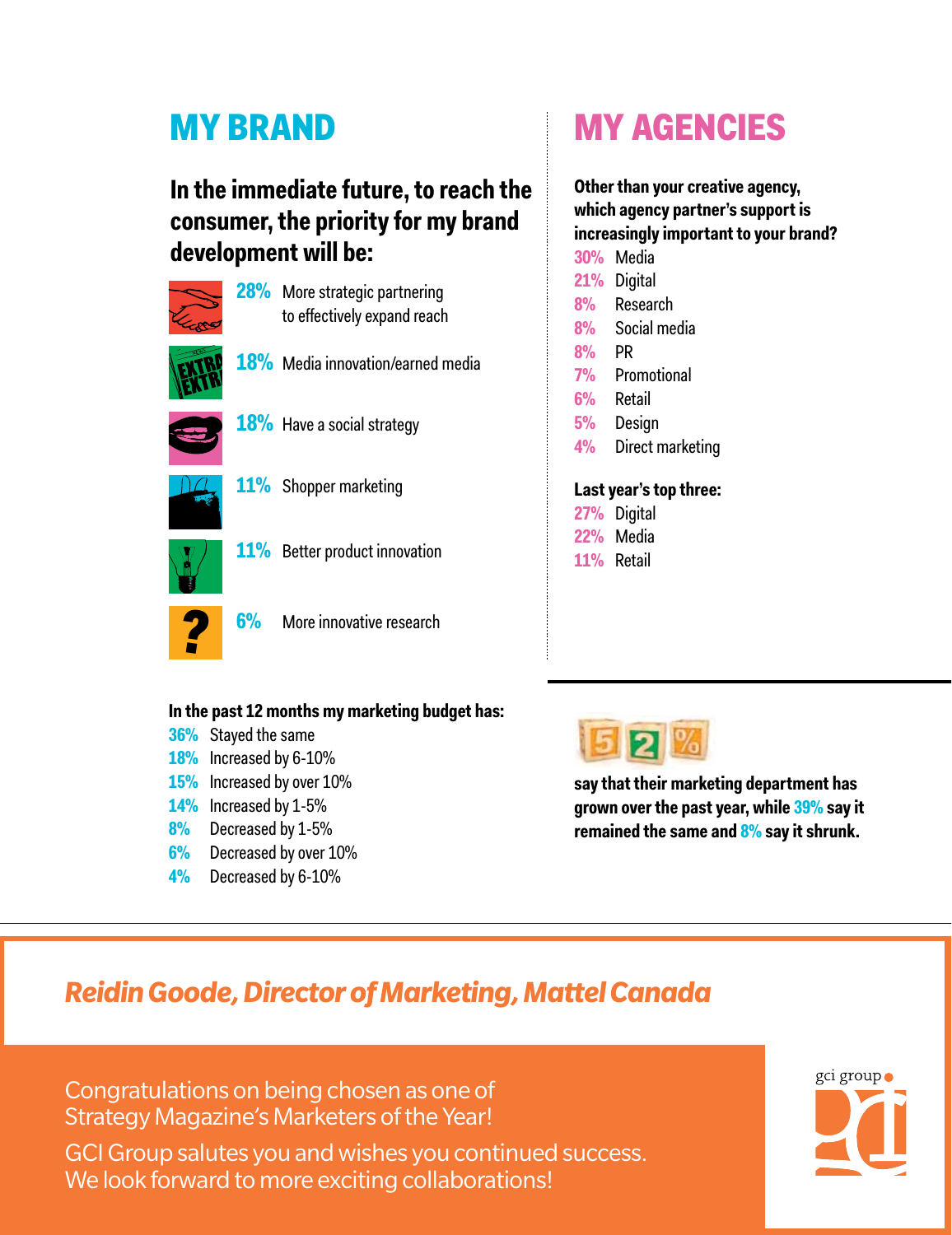## My agencies



**of respondents describe the relationship with their principal creative agency (including its creative and strategic input) as good or very good, with 8% calling it average and 2% declaring it troubled.** 

### **In 2012, involvement of**

**my media agency will:**

**62%** Stay the same

**34%** Increase

**4%** Decrease

### **My media agency's strategic input is:**

- **76%** As important as my principal creative agency
- **15%** Less important than my principal creative agency
- **9%** More important than my principal creative agency

### **I am looking for more from my principal creative agency in the area of:**



### **The biggest issue facing the marketing industry currently is:**

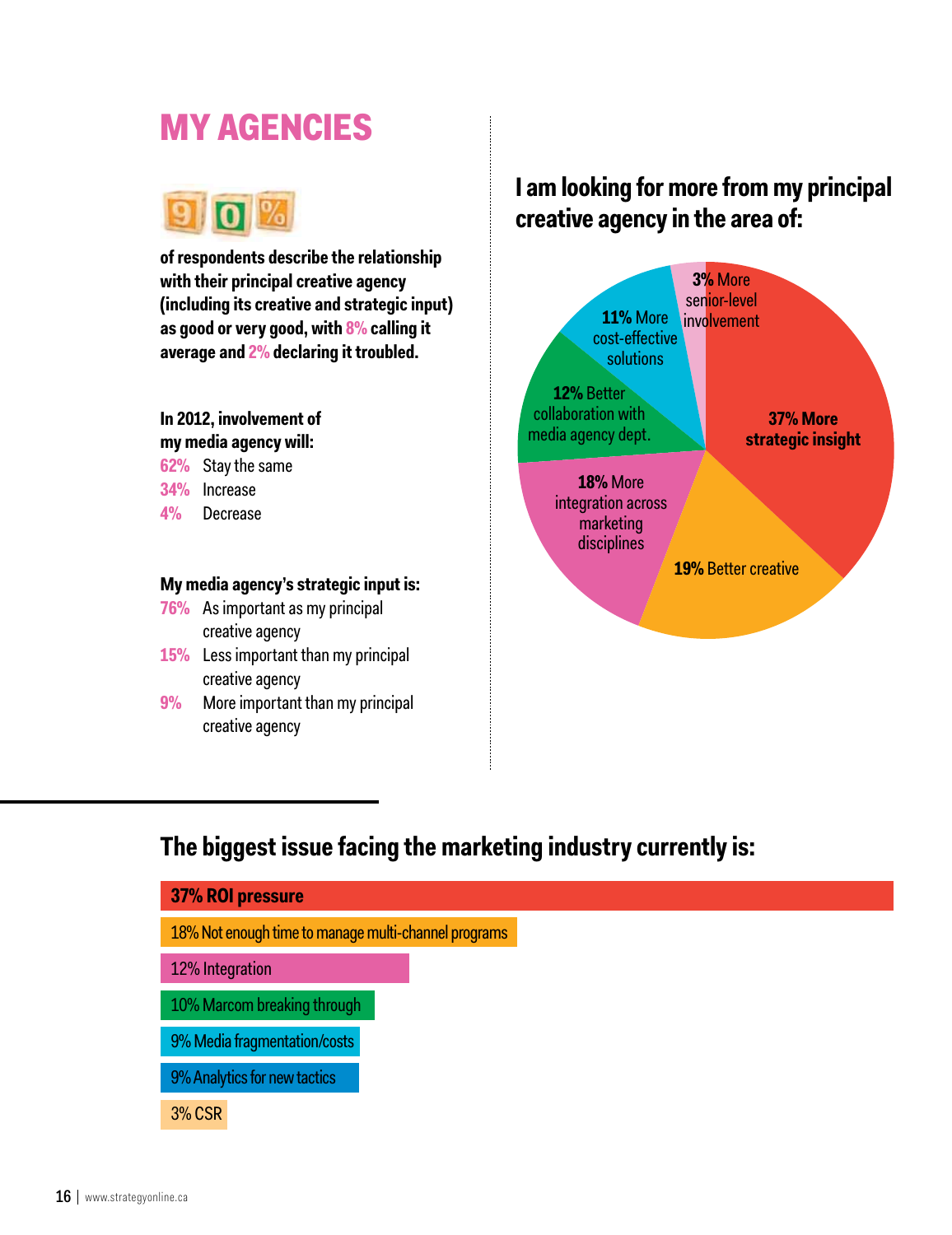

his year, even the late adopters had to give social media its due. As Steve Mykolyn, CCO at Taxi, says, "We're in a phase right now where everyone is jumping in the **T** pool. We've replaced NBC, CBS and ABC with Facebook, Google and Twitter."

Everywhere we looked in 2011, there seemed to be yet another brand doing nifty stuff in the social media space. And more and more, we saw that work being handled by in-house teams of online marketing specialists.

### **When it comes to increasing marketing focus, in 2012 we will spend more money on:**



"This is media that we update a dozen times a day," explains **Patrick Dickinson**, SVP of marketing, The Bay. "You need a very well briefed and competent social media team who understands what is newsworthy, what kind of messages your audience is going to find appealing and what they're going to send on to their networks."

Social media happens in real time, around the clock, and as Dickinson notes, "The traditional client-agency relationship of review, refine and then deploy is just too slow."

Unlike many other channels, social media is a dialogue rather than a monologue – and if you start that conversation with consumers, you'd better be sure that there's someone around to continue it.

"We get good response, we get requests for additional information," says Dickinson. "We also get customer issues that surface. The challenge is that once you open these channels, you have to be prepared to take the feedback as it comes and respond to it."

Although The Bay's social media department was established in fall 2010, Dickinson says it didn't kick into high gear until 2011.

"We've really ramped it up significantly so that it has its own voice and its own staff," he says, noting that the social media department now consists of three full-time employees. "The degree to which we're investing in it and really building an audience has started to grow exponentially."

In addition to the now-mandatory presence on Twitter and Facebook, The Bay launched a number of new online portals this year. Digital magazine *Beauty: The Guide* spotlights items from the cosmetics department, driving consumers to the



store's newly revived e-commerce site and in-store promotions. Meanwhile, The Bay's pop culture and fashion blog,

B Insider, reaches out to contemporary fashion influencers by featuring up-andcoming designers, photographers, models and stylists.

Social media has allowed a greater targeting of the fashion lovers that the newly revamped Bay is gunning for under the leadership of Bonnie Brooks.

As Dickinson notes, "Ten years ago, the big issue of the day was one-to-one marketing and really it's the same trend today."

As we move towards 2012, there's no doubt the channels have changed dramatically, but the end goal remains the same.